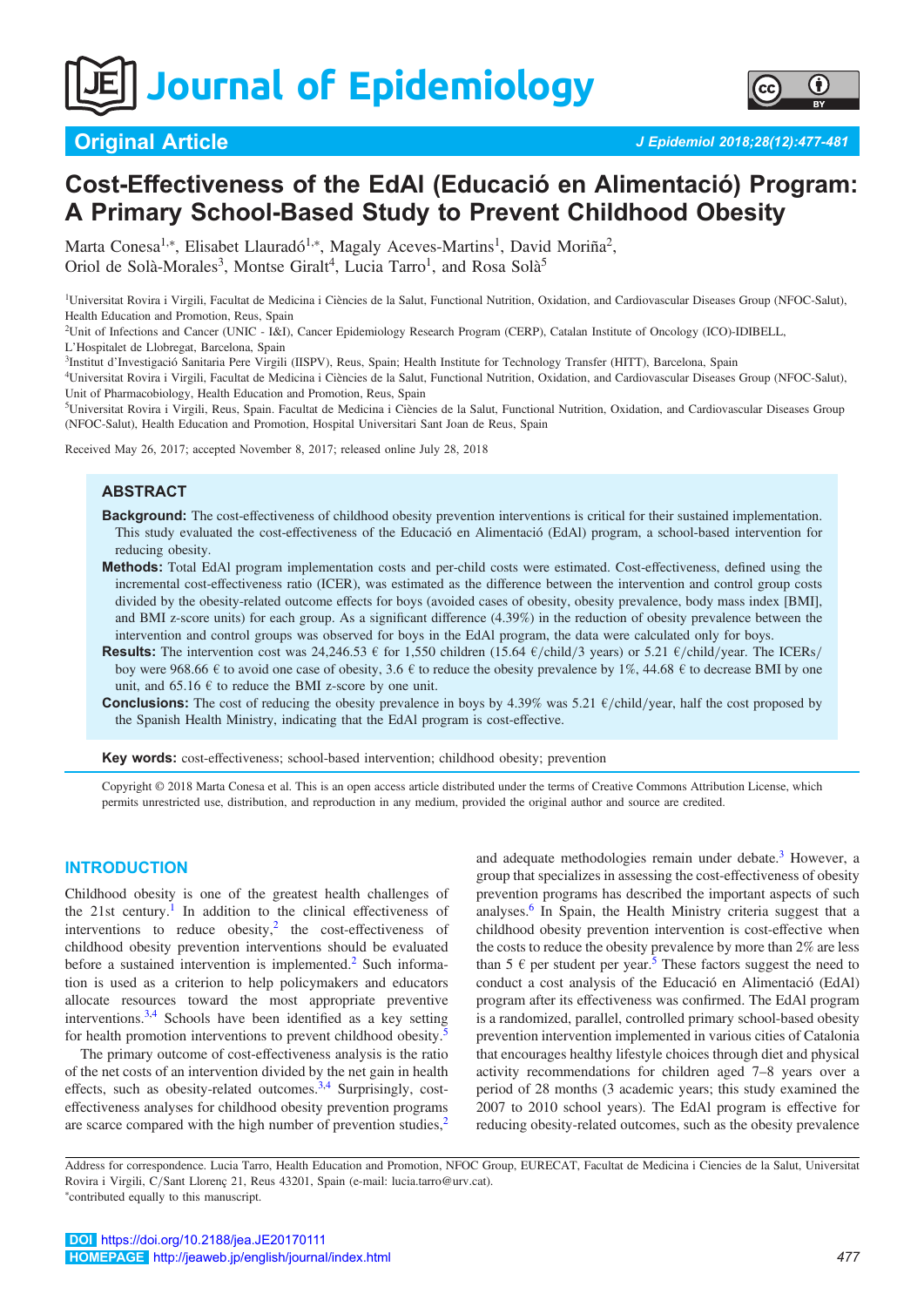and the body mass index  $(BMI)$  z-score.<sup>[5](#page-4-0)</sup> The program also improves secondary outcomes, such as increasing after-school physical activity among boys in the intervention group compared with the control group.<sup>5</sup> Consequently, this study aimed to evaluate the cost-effectiveness of the EdAl program.

## **METHODS**

#### EdAl program overview

The EdAl program was administered by undergraduate students in the medical and health sciences who were trained as health promoter agents (HPAs). The HPA coursework was divided into two 45-hour courses taught during the same academic year, for a total of 90 hours/year. These two courses were not compulsory. The coursework focused on the methodological basis for promoting health and on strategies for designing and implementing activities that addressed eight healthy lifestyle topics related to nutrition and physical activity. The EdAl program was approved by the Clinical Research Ethics Committee of the Hospital Universitari Sant Joan of Reus, Universitat Rovira i Virgili (Catalan Ethics Committee Registry #20; ref: 08-07-24/ 07aclproj1). The protocol conformed to the Helsinki Declaration and the Good Clinical Practice guidelines of the International Council for Harmonization. The protocol of the EdAl program (trial registration number: ISRCTN29247645)<sup>7</sup> and its results have been published.<sup>5</sup> In the EdAl program, baseline data were recorded every year for 3 academic years (2007–2010); the data included the students' name, gender, date and place of birth, and anthropometric measurements (weight, height, BMI, and waist circumference).[7](#page-4-0)

This study followed the CHEERS checklist for costeffectiveness analysis studies (eTable 1).[8](#page-4-0)

#### EdAl intervention program

The EdAl intervention was based on 12 educational intervention activities over  $3$  academic years (1 hour/activity/session; four activities/year), which were prepared and standardized by the HPAs and implemented in the children's classrooms. These activities were focused on the following eight lifestyle topics based on scientific evidence<sup>9</sup>: 1) improving healthy lifestyle choices; 2) encouraging the intake of healthy drinks; 3) increasing the consumption of vegetables and legumes; 4) decreasing the consumption of candy and pastries, while increasing the intake of nuts; 5) improving healthy habits and physical activity within a set timetable; 6) increasing fruit intake; 7) improving dairy product consumption; and 8) increasing fish consumption[.7](#page-4-0) As described previously,  $5.7$  the intervention program comprised three components: 1) classroom practice led by HPAs to emphasize the eight healthy lifestyle habits through 12 educational intervention activities, distributed as four activities/year for three academic years; 2) teaching practices for HPAs that used custom-designed booklets (as teaching aids) or other educational support for the eight lifestyle topics presented in the educational activities; and 3) workshops for parents to build on the activities in which their children participated.

Each classroom-based educational intervention activity also had three components: 1) the experimental development of activities related to healthy lifestyle choices using food (free food was provided by local producers) to allow the children to experience organoleptic qualities that may or may not be new to them; 2) assessments of the knowledge the children gained from

each classroom-based activity; and 3) activities developed in the classroom for use at home.

A report on the effectiveness of the EdAl program after 28 months  $(2.3 \text{ years})^5$  $(2.3 \text{ years})^5$  revealed that the obesity prevalence, determined using the IOTF definition,<sup>10</sup> decreased significantly (by 2.02%) in the intervention group and increased by 0.44% in the control group. The obesity prevalence among the boys in the intervention group decreased, by 2.36% (from 9.59% to 7.23%;  $P = 0.155$ ), while the obesity prevalence among the boys in the control group increased by 2.03% (from 7.40% to 9.43%;  $P = 0.390$ ), leading to a significant difference of 4.39% (95%) confidence interval (CI),  $3.48-5.30\%$ ;  $P = 0.01$ ). Moreover, the boys in the intervention group exhibited an effective reduction of −0.24 units in the BMI z-score (from 0.01 to −0.04) compared with the control group (from −0.10 to 0.09). However, the obesity prevalence did not significantly decrease among the girls in the intervention group compared with the girls in the control group.

#### Cost analysis of the EdAl intervention program

The total costs of implementing the EdAl intervention program were classified into three main categories, as shown in Table [1](#page-2-0) (the costs marked as "1" are required for future administration, and those marked as "0" are not required for future administration): 1) human resources, salaries of the paid staff members (coordinator, management, HPA coursework instructors and anthropometric measurement professionals); 2) materials, resources for activities and for monitoring anthropometric measurements; and 3) additional didactic materials, booklets and support materials for parent activities. The cost of implementing the intervention is derived from an institutional perspective due to included direct costs, personal costs, and logistic costs. In the present study, excluded costs comprised those that were not necessary for the future implementation of the program because they were related to effectiveness reassessment. Such costs included those that covered management and coordination (as HPA training is considered part of the job requirements of university professors); anthropometry professionals (who were needed only for the effectiveness reassessment); travel expenses and meals; materials such as scales, stadiometers, and waist tapes (which were used only for the effectiveness reassessment); and additional materials, such as booklets for the parents and children (considered an optional part of training for the study).

The estimation of the per-child cost was calculated using the EdAl program implementation costs divided by the number of children who received the intervention and considering the baseline number of children in the intervention group.<sup>[11](#page-4-0)</sup>

## Cost-effectiveness analysis of the EdAl program

The cost-effectiveness analysis outcomes were as follows:

The cost of the intervention for obesity-related outcomes was determined using the incremental cost-effectiveness ratio (ICER), which was defined as the difference in cost for the children in the intervention group and those in the control group divided by the difference in obesity-related measure effects between the inter-vention and control groups<sup>[11](#page-4-0)</sup>: ICER = (Costs<sub>Intervention Group</sub> –  $Costs_{Control Group}$ )/(Effects<sub>Intervention Group</sub> – Effects<sub>Control Group</sub>).

The ICER was calculated for four obesity-related outcomes: the number of obesity cases avoided, the decrease in obesity prevalence, the decrease in BMI units, and the decrease in BMI z-score units from the beginning to the end of the intervention. However, the cost-effectiveness analysis of the EdAl program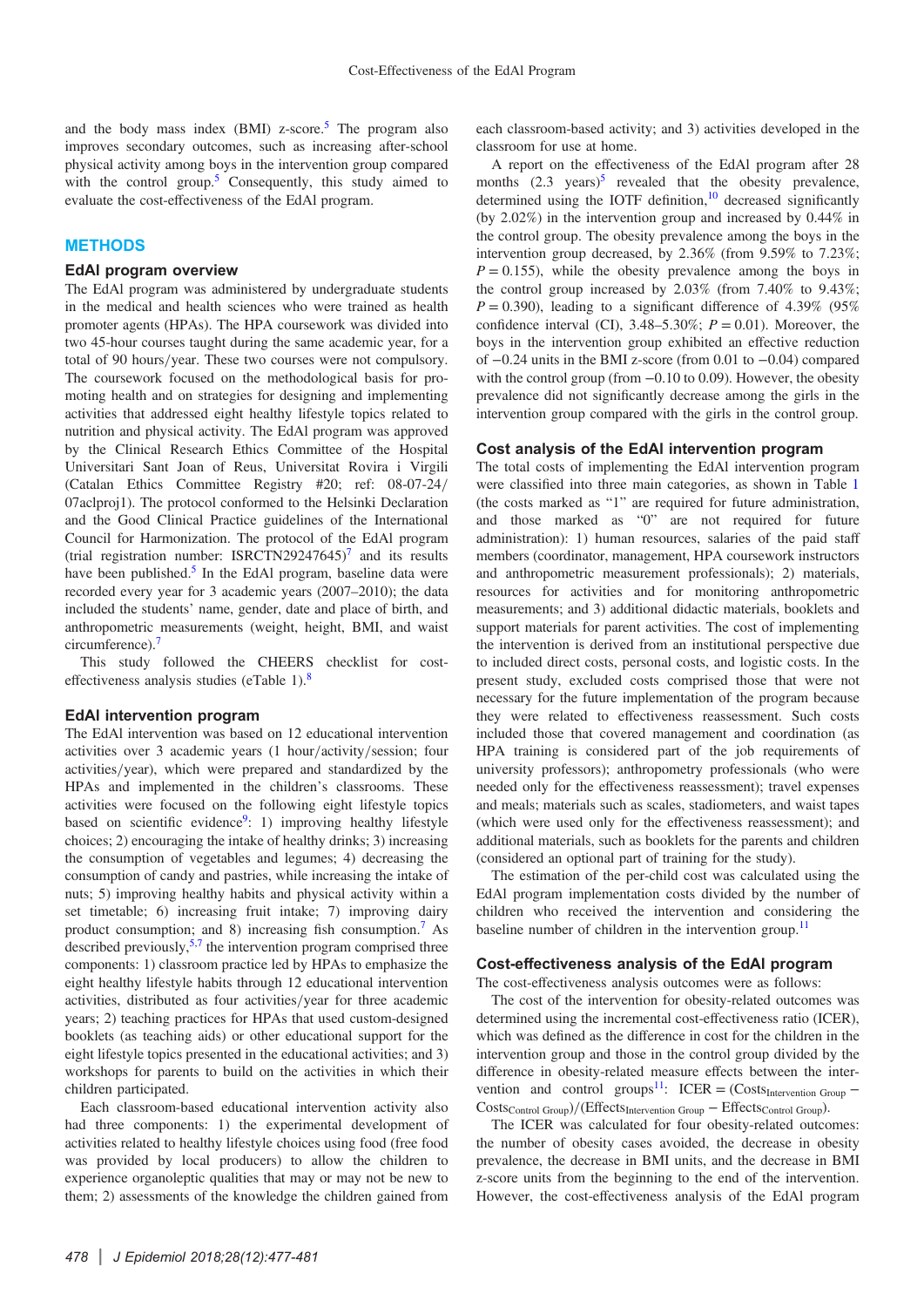<span id="page-2-0"></span>

|  |  |  |  |  |  | <b>Table 1.</b> EdA1 <sup>a</sup> program costs included in the cost-effectiveness evaluation |  |
|--|--|--|--|--|--|-----------------------------------------------------------------------------------------------|--|
|--|--|--|--|--|--|-----------------------------------------------------------------------------------------------|--|

| Category                                     | Concept                                                                                                    | 2007 $(6)$     | 2008 $(f)$     | 2009 $(E)$       | 2010 $(F)$   | Total cost<br>$(\epsilon)$ | Required<br>for future<br>application | Result             |
|----------------------------------------------|------------------------------------------------------------------------------------------------------------|----------------|----------------|------------------|--------------|----------------------------|---------------------------------------|--------------------|
| <b>Human</b> resources                       | <b>Salaries</b>                                                                                            |                |                |                  |              |                            |                                       |                    |
|                                              | Management (6% dedication of total hours – 127 $\epsilon$ /month)                                          | 1,524.50       | 1,524.50       | 1,524.50         | 1,524.50     | 6,098.00                   | $\mathbf{0}$                          | $\theta$           |
|                                              | Coordinators (Predoctoral fellowship stipulated price)                                                     | 12,000.00      | 12,000.00      | 12,000.00        | 12,000.00    | 48,000.00                  | $\Omega$                              | $\Omega$           |
|                                              | Anthropometric professionals (6 $\epsilon$ /hour person)                                                   | 3,008.00       | 3,008.00       | 3,008.00         |              | 9,024.00                   | $\Omega$                              | $\Omega$           |
|                                              | HPAs training (30 $\epsilon$ /hour)                                                                        | 3,528.00       | 3,528.00       | 3,528.00         |              | 10,584.00                  | 1                                     | 10,584.00          |
|                                              | Fungible                                                                                                   |                |                |                  |              |                            |                                       |                    |
|                                              | Travel expenses and meals for anthropometric professionals<br>$(0.30 \text{ } \in$ /km and 10 $\in$ /meal) | 168.90         | 168.90         | 168.90           | 168.90       | 675.60                     | $\mathbf{0}$                          | $\theta$           |
|                                              | Insurance                                                                                                  | $\overline{0}$ | $\overline{0}$ | $\boldsymbol{0}$ | 63.89        | 63.89                      | $\mathbf{0}$                          | $\overline{0}$     |
| <b>Materials</b>                             | <b>Activities</b>                                                                                          |                |                |                  |              |                            |                                       |                    |
|                                              | Office supplies and activities supplies (eg, cardboards, blue<br>tack, sheet covers, dice)                 | 2,526.20       | 2,526.20       | 2,526.20         |              | 7,578.60                   | 1                                     | 7,578.60           |
|                                              | Food (eg, fruits, vegetables, tuna, bread, nuts, oil)                                                      | 1.804.01       | 1,804.01       | 1,804.01         |              | 5,412.02                   |                                       | 5,412.02           |
|                                              | Kitchen utensils (eg, spoon, knife, lunch box, fork, squeezer,<br>plates, glasses)                         | 223.97         | 223.97         | 223.97           |              | 671.91                     |                                       | 671.91             |
|                                              | Anthropometry                                                                                              |                |                |                  |              |                            |                                       |                    |
|                                              | Scales (900 €/unit), stadiometers (103 €/unit), flexible<br>measuring tape (24.8 $\epsilon$ /unit)         |                | 350.84         | 350.84           | 350.84       | 1052.52                    | $\mathbf{0}$                          | $\mathbf{0}$       |
| <b>Additional didactic</b>                   | <b>Booklets</b>                                                                                            |                |                |                  |              |                            |                                       |                    |
| materials                                    | Teachers and parents $(3 \text{ } \in / \text{book})$                                                      | 154.14         | 154.14         | 154.14           |              | 462.42                     | $\mathbf{0}$                          | $\Omega$           |
|                                              | Students (3 books/child; $3 \text{ }\epsilon\text{/book}$ )                                                | 4,586.76       | 4,586.76       | 4,586.76         |              | 13,760.28                  | $\overline{0}$                        | $\theta$           |
|                                              | <b>Workshop for parents</b>                                                                                |                |                |                  |              |                            |                                       |                    |
|                                              | (offices supplies and food)                                                                                | $\overline{0}$ | 1,579.92       | $\Omega$         | $\mathbf{0}$ | 1,579.92                   | $\mathbf{0}$                          | $\overline{0}$     |
| <b>TOTAL COST</b><br><b>COST PER STUDENT</b> | Intervention group $(1,550)$                                                                               |                |                |                  |              | 104,963.16<br>54.13        |                                       | 24,246.53<br>15.64 |

a EdAl: School-based intervention implemented in the academic years in the period 2007–2010 in Reus (Catalonia, Spain) based on lifestyle education.

was performed only for boys because the intervention was not effective for obesity-related outcomes for girls. The ICERs for obesity prevalence, BMI, and BMI z-scores were calculated by dividing the cost per child by the effects per child. For cases of avoided obesity, the ICER was evaluated by dividing the intervention cost (the cost per child multiplied by the total number of boys who received the intervention) by the number of obesity cases avoided among the boys in the total study population.

## Sensitivity of the cost-effectiveness analysis and scenario analysis

The main function of the sensitivity analysis was to evaluate the robustness of the result to possible variations.[12](#page-4-0) We calculated three scenario analyses: 1) including management costs; 2) including additional material, such as booklets and materials for parent workshops; and 3) including both (management and additional materials). The Euro value considered was in relation to the United States dollar in 2007 (when the EdAl program was implemented).

## RESULTS

#### Cost analysis of the EdAl program results

Table 1 shows the costs of implementing the EdAl program for 1,550 7- and 8-year-old children, at baseline, in the 24 schools in the intervention group over 28 months (2.3 years) by 60 undergraduate students who were trained as HPAs. The cost of implementing the activities in the schools was obtained as follows: human resource costs for the HPAs training (10,584  $\epsilon$ ); materials for activities, such as office supplies (7,578.60  $\epsilon$ ); food  $(5,412.02 \epsilon)$ ; and additional didactic materials, such as kitchen utensils (671.91 €). Thus, the total cost was 24,246.53 € (total cost of the program) or 15.64  $\epsilon$  per child or 5.21  $\epsilon$ /child/year in

the intervention group (for 1,550 children, including 805 boys and 745 girls).

## Cost-effectiveness analysis of the EdAl program results

After the 28-month intervention, the EdAl program yielded the following results for boys, stated as ICERs (Table [2](#page-3-0)): 968.66  $\epsilon$  to avoid one case of obesity in boys (1.20  $\epsilon$  per boy); 3.56  $\epsilon$ /child to reduce the obesity prevalence by 1% in boys;  $47.39 \text{ } \in \text{ for a}$ decrease of one BMI unit per boy; and 65.17  $\epsilon$  for a decrease of one BMI z-score unit per boy.

#### Sensitivity analysis

The sensitivity analysis results are shown in Table [2](#page-3-0). The ICER was calculated using three scenarios: 1) including management costs; 2) including additional material, such as booklets and materials for parent workshops; 3) including both (management and additional materials). The results differed according to whether obesity measurement, obesity prevalence, BMI, or BMI z-score was the outcome (Table [2](#page-3-0)). Moreover, as costs and effects were available at the individual level, a bootstrap approach was used to estimate the distribution of costs and health outcomes around the point estimates obtained in the actual study.

# **DISCUSSION**

The EdAl program, an intervention focusing on encouraging healthy lifestyle choices, such as diet and physical activity, to reduce obesity, is a cost-effective intervention for boys. In fact, the EdAl program costs 5.21  $\epsilon$ /child/year (15.64  $\epsilon$ /child in the intervention group over 28 months) to reduce the obesity prevalence in boys by 4.39%. As a result, it meets the Spanish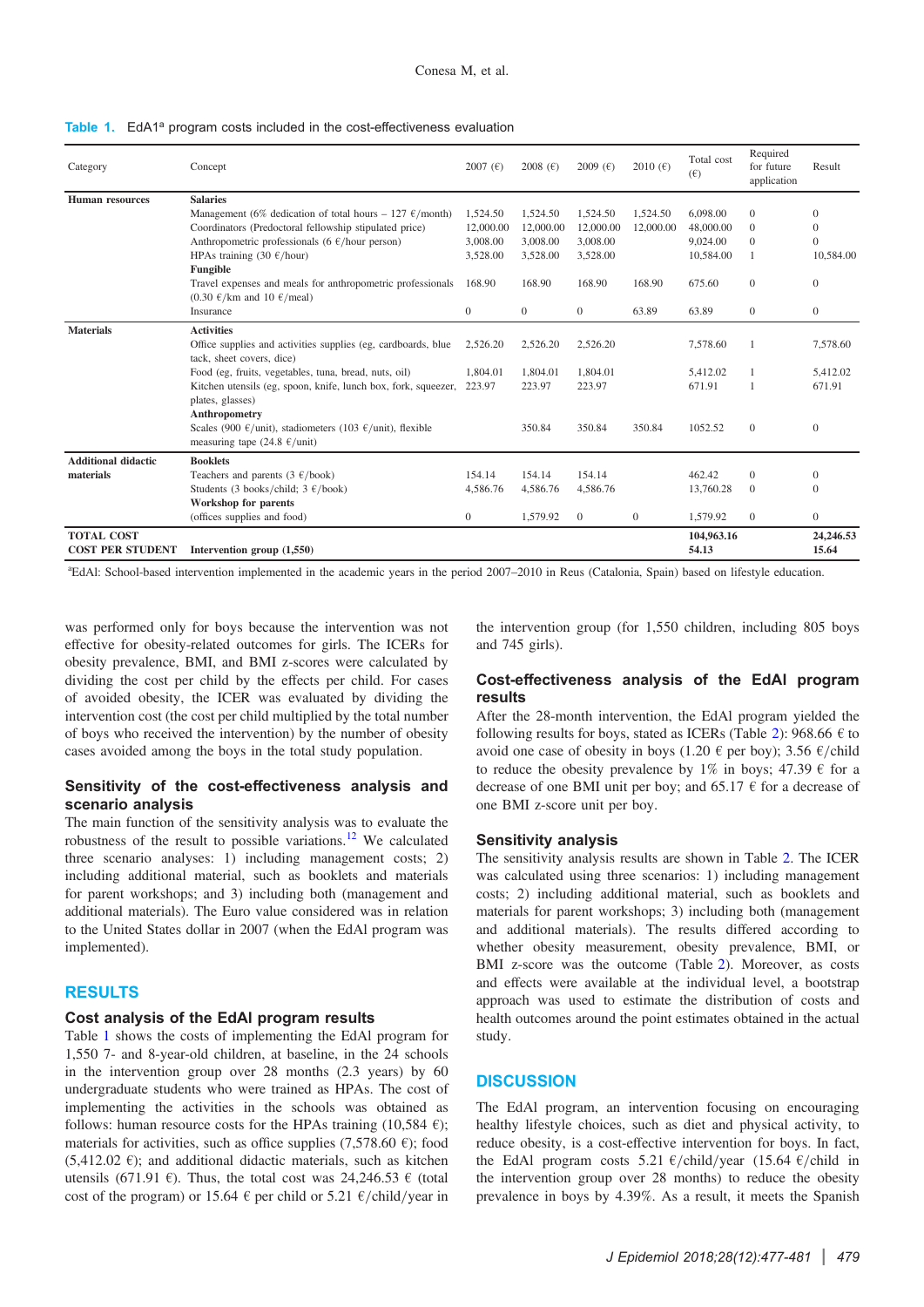<span id="page-3-0"></span>

|  | Table 2. Cost-effectiveness and cost-utility analysis in boys |  |  |
|--|---------------------------------------------------------------|--|--|
|  |                                                               |  |  |

|                                                                    | Intervention mean<br>(bootstrapped 95% CI) | Control mean<br>(bootstrapped 95% CI) | Mean difference<br>(bootstrapped 95% CI) | <b>ICER</b>             |
|--------------------------------------------------------------------|--------------------------------------------|---------------------------------------|------------------------------------------|-------------------------|
| <b>Obesity prevalence</b>                                          | $-2.36(-4.52; -0.09)$                      | $2.03(-0.59; 4.76)$                   | $-4,39(-3,93; -4,85)$                    |                         |
| Total cost per participant (RCT)                                   | 15,64 (14,52; 16,76)                       | $0 \in$                               | $15.64 \in$                              | $3,56$ $(3,31; 3,82)$   |
| Total cost per participant (scenario analysis 1) <sup>a</sup>      | 19,57 (18,17; 20,97)                       | $0 \in$                               | 19,57€                                   | $4,46$ $(4,14; 4,78)$   |
| Total cost per participant (scenario analysis $2$ ) <sup>b</sup>   | 25,84 (23,99; 27,69)                       | $0 \in$                               | $25,84 \in$                              | 5,89 (5,46; 6,31)       |
| Total cost per participant (scenario analysis $3^c$ ) <sup>c</sup> | 29,77 (27,65; 31,86)                       | $0 \in$                               | $29,77$ €                                | $6,78$ $(6,3; 7,26)$    |
| <b>BMI</b> z-score                                                 | $-0.05$ ( $-0.07$ ; $-0.03$ )              | 0.19(0.16; 0.21)                      | $-0.24$ ( $-0.23$ ; $-0.24$ )            |                         |
| Total cost per participant (RCT)                                   | 15,64 (14,52; 16,76)                       | $0 \in$                               | $15,64 \in$                              | 65,17(60,5;69,83)       |
| Total cost per participant (scenario analysis $1$ ) <sup>a</sup>   | 19,57 (18,17; 20,97)                       | $0 \in$                               | 19,57€                                   | 81,54 (75,71; 87,38)    |
| Total cost per participant (scenario analysis $2$ ) <sup>b</sup>   | 25,84 (23,99; 27,69)                       | $0 \in$                               | $25,84 \in$                              | 107,67 (99,96; 115,38)  |
| Total cost per participant (scenario analysis $3^c$ ) <sup>c</sup> | 29,77 (27,65; 31,86)                       | $0 \in$                               | 29.77€                                   | 124,04 (115,21; 132,75) |
| <b>BMI</b>                                                         | 1.14(0.92; 1.34)                           | 1.47(1.21; 1.72)                      | $-0,33(-0,2;-0,38)$                      |                         |
| Total cost per participant (RCT)                                   | $15,64$ (14,52; 16,76)                     | $0 \in$                               | $15,64 \in$                              | 47,39 (44; 50,79)       |
| Total cost per participant (scenario analysis $1$ ) <sup>a</sup>   | 19,57 (18,17; 20,97)                       | $0 \in$                               | 19,57€                                   | 59,3 (55,06; 63,55)     |
| Total cost per participant (scenario analysis $2$ ) <sup>b</sup>   | 25,84 (23,99; 27,69)                       | $0 \in$                               | $25,84 \in$                              | 78,3 (72,7; 83,91)      |
| Total cost per participant (scenario analysis $3^c$ ) <sup>c</sup> | 29,77 (27,65; 31,86)                       | $0 \in$                               | $29,77$ €                                | 90,21 (83,79; 96,55)    |

BMI, body mass index; ICER, incremental cost-effectiveness ratio; RCT, randomized controlled trial.

aincluding management costs.

<sup>b</sup>including additional material (booklets and materials for parents).

c including management + additional costs (booklets and materials for parents).

Health Ministry's 2009 criteria for cost-effectiveness: a cost of less than 5  $\epsilon$  per child per year to achieve a greater than 2% reduction in the obesity prevalence.<sup>[13](#page-4-0)</sup> The EdAl program costs 2.4  $\epsilon$ /child/ year to reduce the obesity prevalence in boys by 2%. Moreover, the intervention could be considered cost-effective in all the scenarios that were analyzed; the reduction in obesity was greater than the minimum recommended by Spanish Health Ministry, and the cost did not exceed 10  $\epsilon$  per child/year in all scenarios.

Reductions in BMI and BMI z-score reflect a clear clinical impact for children, and these are the recommended obesityrelated outcomes to consider.<sup>14</sup> However, to the best of our knowledge, the clinical impact of reducing the obesity prevalence in a child population has not been determined.

The cost-effectiveness analysis of the EdAl program included obesity prevalence reduction as well as obesity-related outcomes, such as cases of avoided obesity, BMI, and BMI z-score reduction. In a published review, the cost to reduce BMI by one unit with preventive obesity interventions ranged from \$1.16  $(1.02 \text{ } \epsilon)$  to \$401 (355.7  $\epsilon$ ), which was lower than the cost of medical treatment or bariatric surgery (\$1,000 or 887.14  $\epsilon$ /BMI unit reduction).[3](#page-4-0) As our results and those of other school-based interventions demonstrate, prevention programs developed for and implemented in schools are more economical than programs implemented in health care centers or in the community by health professionals, such as the "Healthy Beginnings" health care intervention implemented in Sydney (Australia) and delivered to families to reduce childhood obesity.[15](#page-4-0)

A school-based intervention study in China reported that a one-BMI-unit reduction in boys and girls over 12 months cost between 27  $\epsilon$  and 313  $\epsilon$ ,<sup>[11](#page-4-0)</sup> a range that falls within the proposed intervals. The cost of the EdAl program,  $47.39 \text{ } \in$  for one unit of BMI reduction per boy, falls at the lower end of this interval compared with the costs reported for other obesity prevention interventions.[11,16](#page-4-0) These results are in accordance with the review by Carter et al,<sup>[6](#page-4-0)</sup> which reported that interventions directed only toward children with obesity are less cost-effective than interventions that include all children, regardless of their BMI.

Moreover, the EdAl program decreased the BMI z-score by one unit at a cost of  $65.16 \text{ }\epsilon$  per boy over 28 months and prevented one case of obesity at a cost of 968.66  $\in$  (1.20  $\in$  per boy per 28 months). These results can be compared with a 1-year primary school-based intervention (children from 6 to 14 years old) in China, in which the cost to reduce the BMI z-score by one unit ranged from 58  $\epsilon$  to 306  $\epsilon$  and the cost of avoiding one case of obesity was approximately 1,308.9  $\epsilon$  per student. Accordingly, the EdAl program appears to be more cost-effective than the school-based intervention implemented in China.<sup>[11](#page-4-0)</sup>

In the present study, the most expensive category was HPA training, which represented 43% of the total EdAl program costs. This category should be excluded from calculations of the costs of sustained implementation because HPA training is currently part of the official curriculum (medicine and health sciences university education) at our university, so the university students must pay the course costs.[17](#page-4-0) As a result, HPA training provides an interesting opportunity to reduce the intervention costs associated with involving professionals in intervention implementation, which are typically high. $14$  Finally, implementing the intervention activities during school hours adds no costs related to location, electricity, or additional teaching hours.

The cost-effectiveness of the EdAl program could be analyzed only for boys because the obesity prevalence and obesity-related outcomes of girls were unchanged during this study.<sup>[5](#page-4-0)</sup> This gender difference in the obesity reduction response could be explained by physiological gender differences in this age group, particularly in terms of weight gained; the girls exhibited a consistent BMI over the course of the study.<sup>[18](#page-4-0)</sup> A review highlighted the different gender responses to school-based interventions in terms of anthropo-metric measurements and lifestyles.<sup>[19](#page-4-0)</sup> Collectively, the results indicate that interventions for children and adolescents may favor either boys or girls, depending on the age of participants, without providing a clear explanation for the differential effects.<sup>[19](#page-4-0)</sup> The obtained results have some implications for the implementation of the intervention in schools. If the intervention is to be implemented for both genders, changes will be needed for the intervention to achieve effective results for girls. Furthermore, 2 years after the cessation of the EdAl intervention, adolescents who participated in the EdAl program exhibited a stable obesity prevalence and improved healthy lifestyle practices.<sup>20</sup> These results could support the long-term effectiveness of the program, but long-term cost-effectiveness should be assessed.